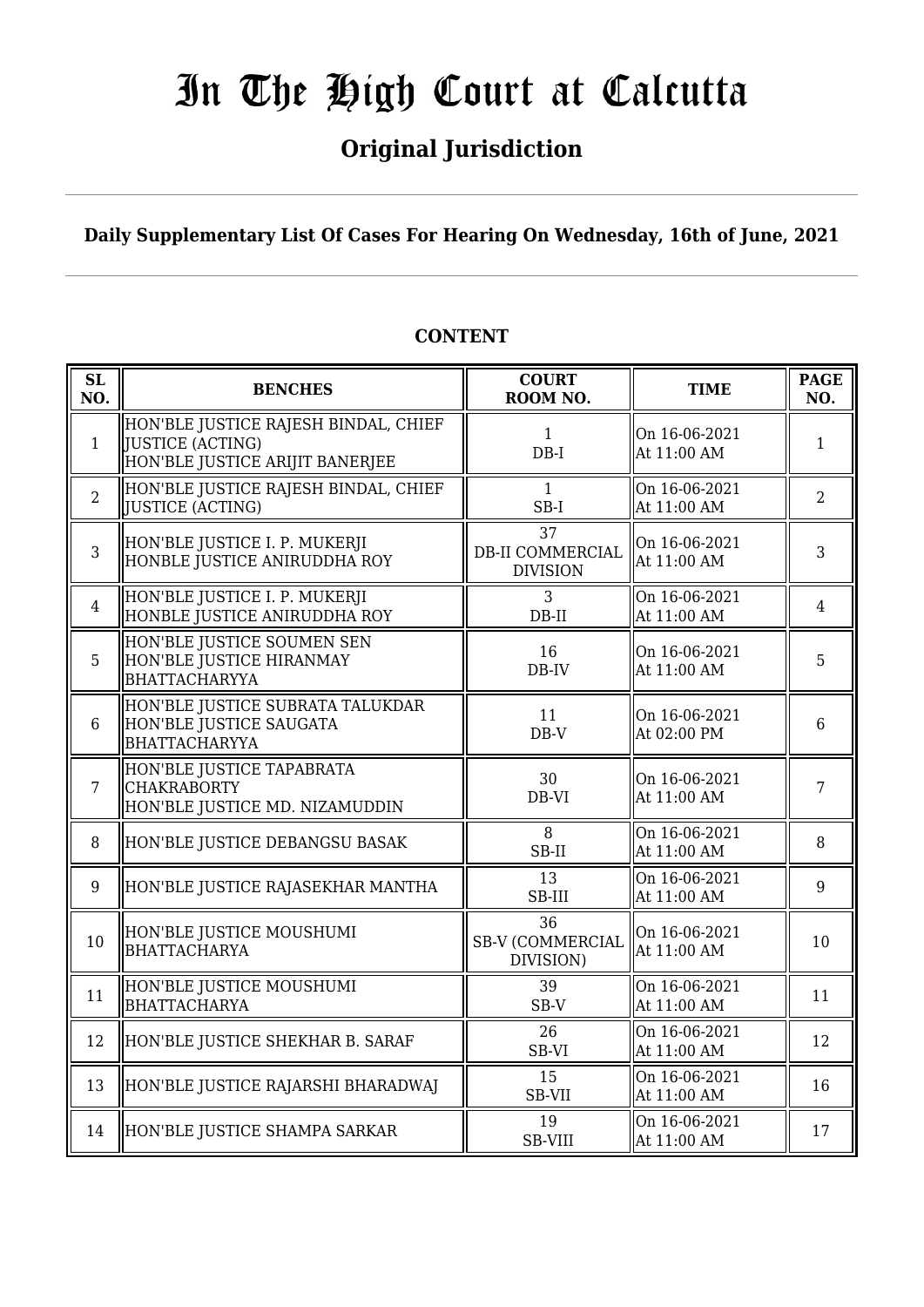

## **Original Side**

**DAILY CAUSELIST For Wednesday The 16th June 2021**

**COURT NO. 1**

### **DIVISION BENCH (DB-I)**

**AT 11:00 AM**

**HON'BLE JUSTICE RAJESH BINDAL, CHIEF JUSTICE (ACTING) HON'BLE JUSTICE ARIJIT BANERJEE FROM 16TH JUNE, 2021 (WEDNESDAY) TO 25TH JUNE, 2021 (FRIDAY|)**

**PUBLIC INTEREST LITIGATION;**

#### **SANCHAITA MATTERS;**

### **APPEALS UNDER SECTION 19(1)(a) OF THE CONTEMPT OF COURT'S ACT.**

**ANY OTHER MATTER, IRRESPECTIVE OF CLASSIFICATION, AS DIRECTED BY THE HON'BLE CHIEF JUSTICE (ACTING).**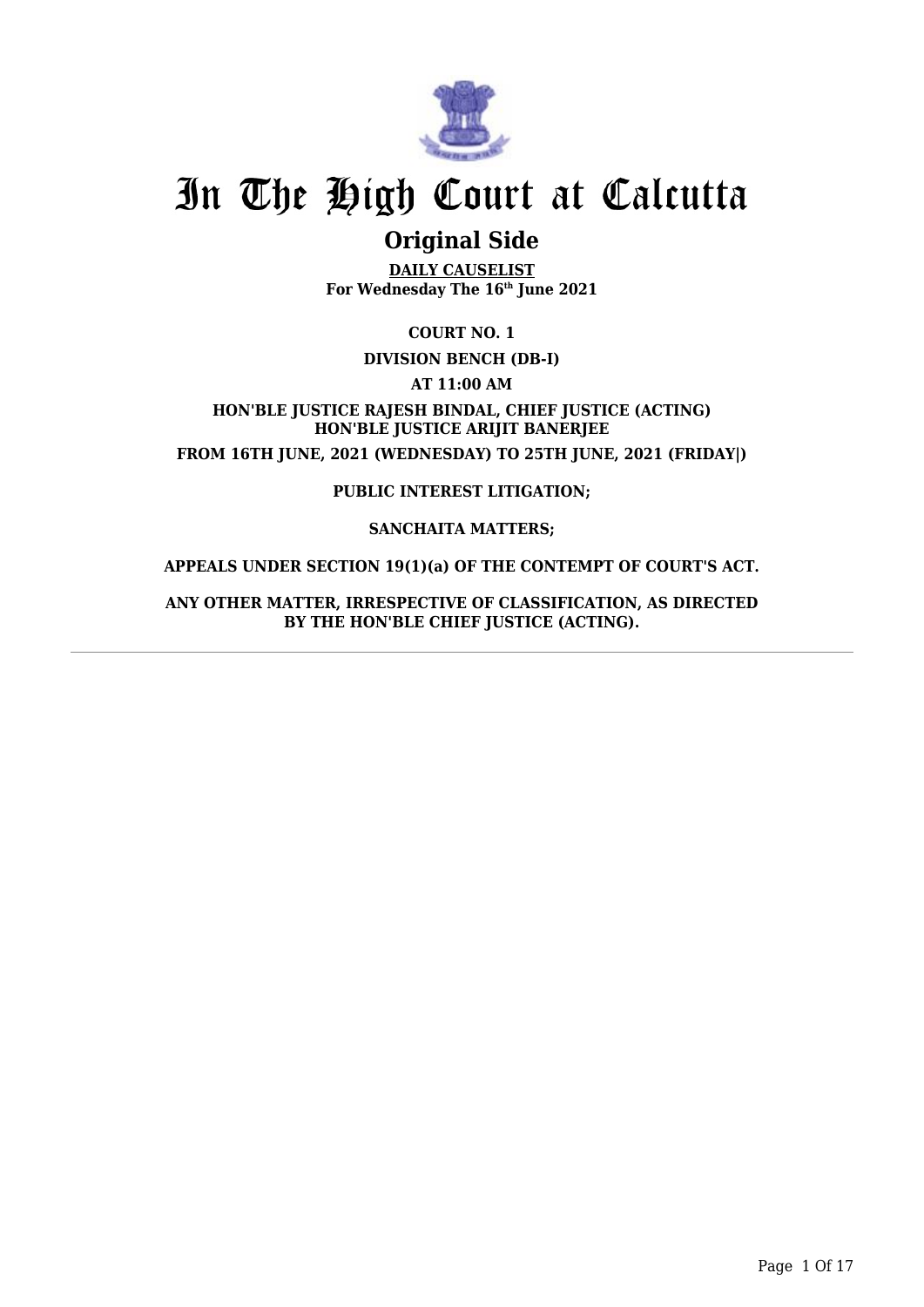

## **Original Side**

**DAILY CAUSELIST For Wednesday The 16th June 2021**

**COURT NO. 1 SINGLE BENCH (SB-I) AT 11:00 AM HON'BLE JUSTICE RAJESH BINDAL, CHIEF JUSTICE (ACTING) FROM 16TH JUNE, 2021 (WEDNESDAY) TO 25TH JUNE, 2021 (FRIDAY) -**

**MATTERS RELATED TO SECTION 11 OF THE ARBITRATION AND CONCILIATION ACT, 1996.**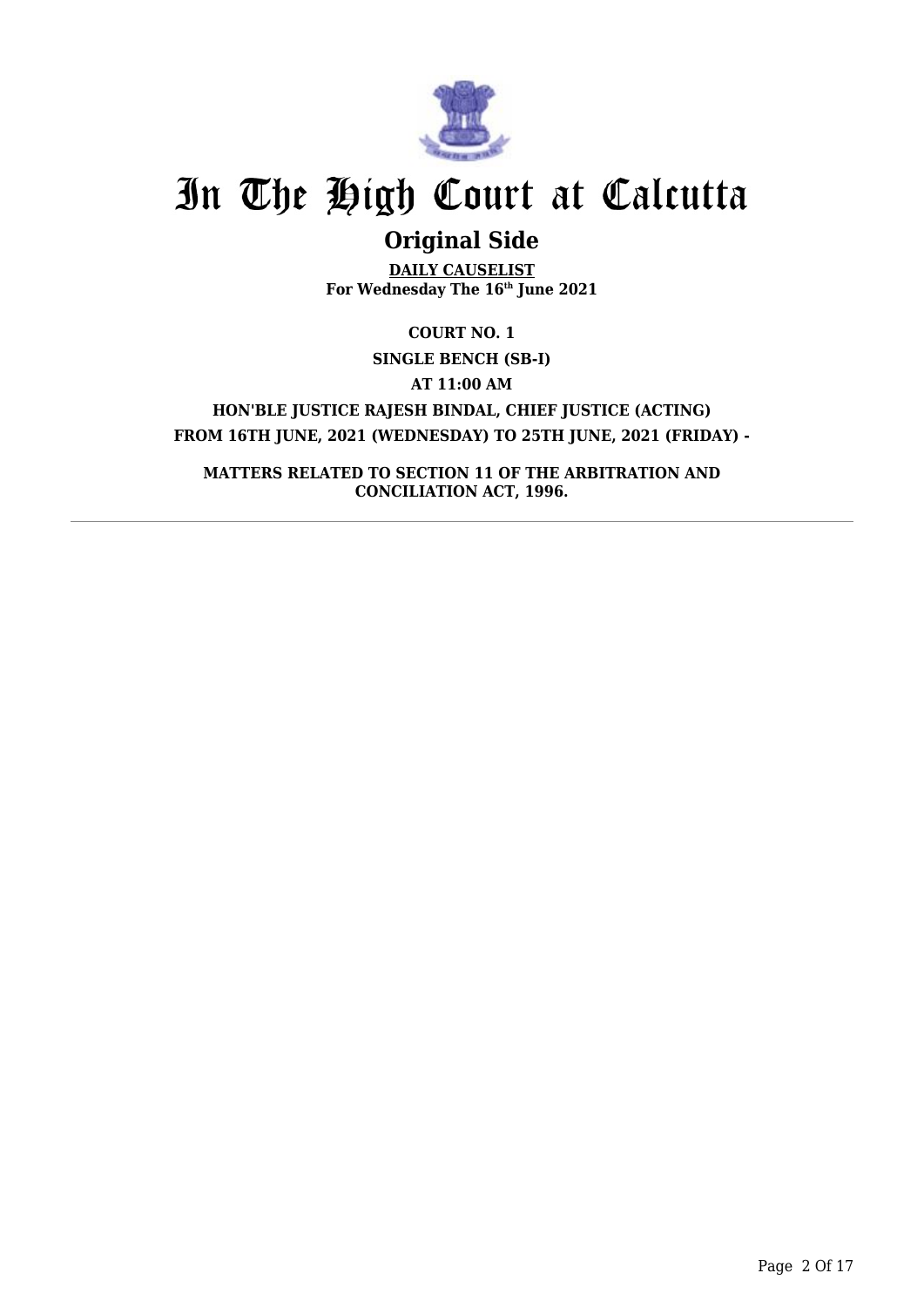

## **Original Side**

**DAILY CAUSELIST For Wednesday The 16th June 2021**

**COURT NO. 37 DIVISION BENCH (DB-II COMMERCIAL DIVISION)**

**AT 11:00 AM**

**HON'BLE JUSTICE I. P. MUKERJI HONBLE JUSTICE ANIRUDDHA ROY FROM 16TH JUNE. 2021 (WEDNESDAY) TO 25TH JUNE, 2021 (FRIDAY)**

**WILL SIT TOGETHER TO TAKE UP ALL APPEALS UNDER COMMERCIAL COURTS, COMMERCIAL DIVISION AND COMMERCIAL APPELLATE DIVISION OF THE HIGH COURTS ACT, 2015.**

**NOTE: ORIGINAL SIDE MATTERS WILL BE TAKEN UP FIRST.**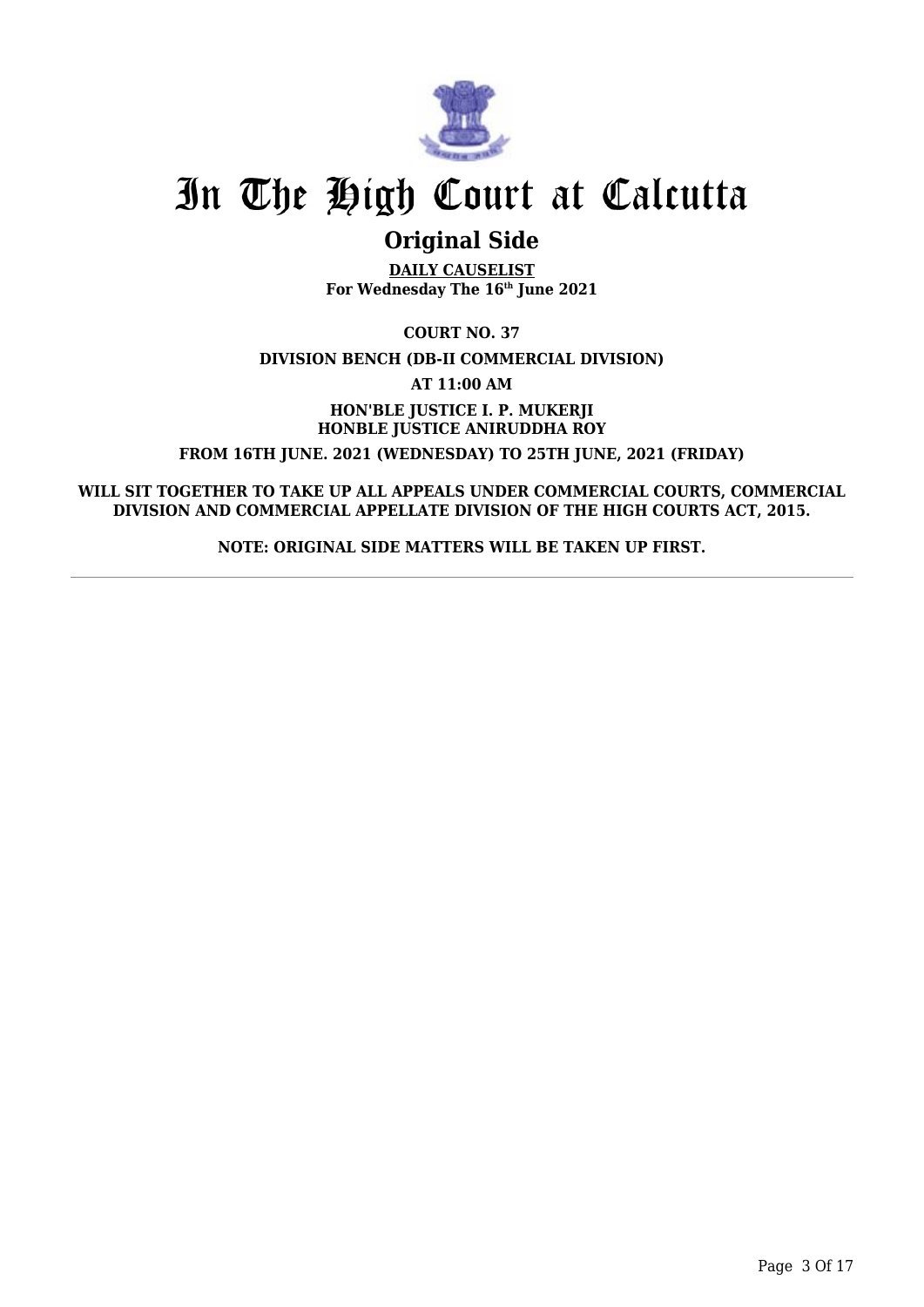

## **Original Side**

**DAILY CAUSELIST For Wednesday The 16th June 2021**

### **COURT NO. 3**

#### **DIVISION BENCH (DB-II)**

#### **AT 11:00 AM**

### **HON'BLE JUSTICE I. P. MUKERJI HONBLE JUSTICE ANIRUDDHA ROY**

**From 16th June.2021 (Wednesday) to 25th June, 2021 (Friday)**

**After completion of Commercial Appellate Division Bench-Will take up appeals under Arbitration Act, 1940 and Arbitration and Conciliation Act, 1996 including applications connected thereto;**

**Appeals from Decree and all applications connected thereto;**

**Civil appeals from orders arising out of Interlocutory matters relating to Trade Mark, Patent & Design Act, Company, Arbitration, Suits, Admiralty and also Appeals from orders arising out of Originating Summons, other suits and also Civil Appeals from orders which have not been assigned to any other Bench applications connected thereto;**

**Note: Original Side matters will be taken up first.**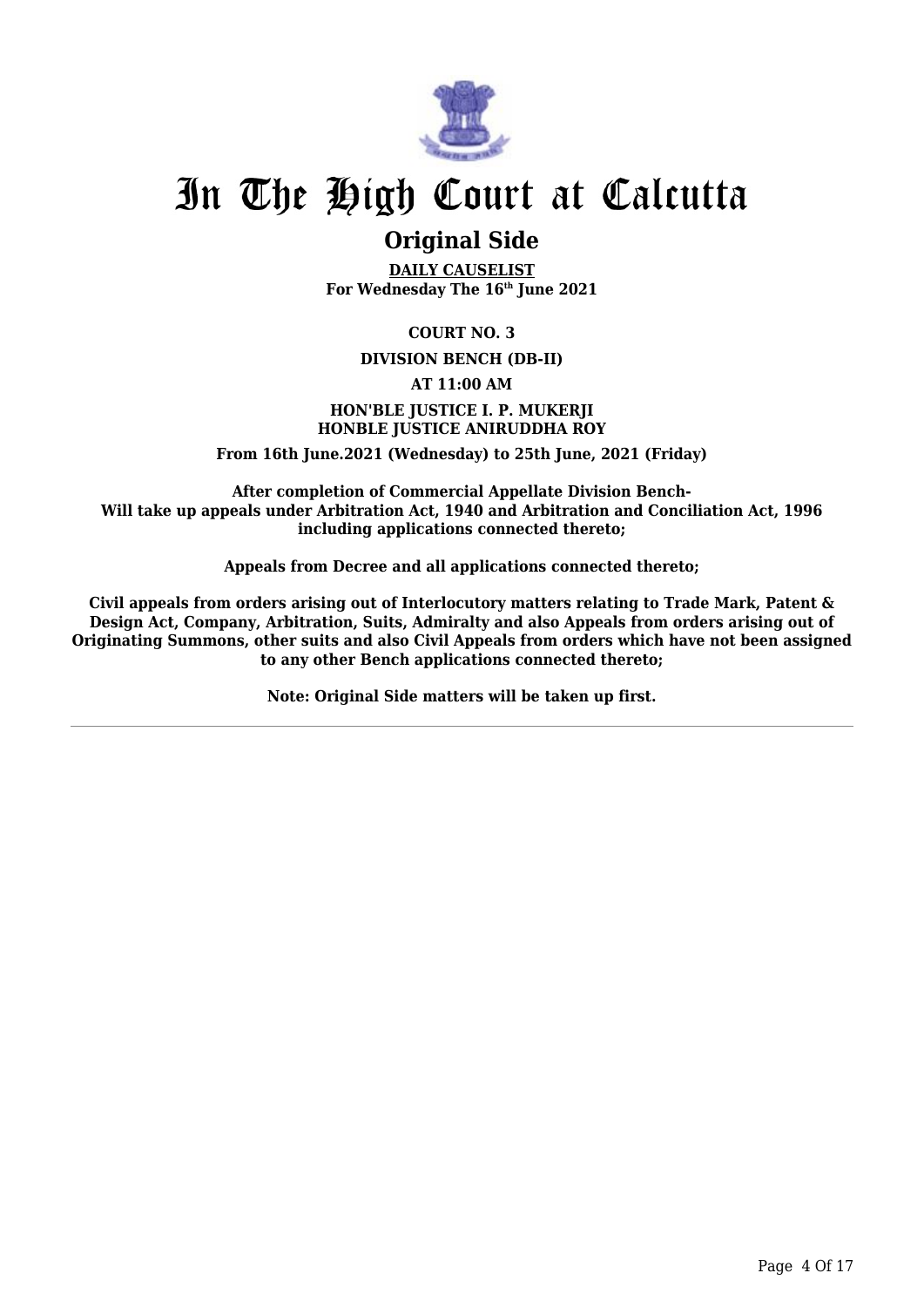

## **Original Side**

**DAILY CAUSELIST For Wednesday The 16th June 2021**

**COURT NO. 16**

**DIVISION BENCH (DB-IV)**

**AT 11:00 AM**

**HON'BLE JUSTICE SOUMEN SEN HON'BLE JUSTICE HIRANMAY BHATTACHARYYA FROM 16TH JUNE, 2021 (WEDNESDAY) TO 25TH JUNE, 2021 (FRIDAY|)**

**APPLICATIONS UNDER SECTION 27 OF THE ELECTRICITY REGULATORY COMMISSION ACT, 1998 INCLUDING APPLICATIONS CONNECTED THERETO;**

**MATTERS RELATING TO TRIBUNALS UNDER ARTICLES 323A AND 323B OF THE CONSTITUTION OF INDIA INCLUDING APPLICATION CONNECTED THERETO.**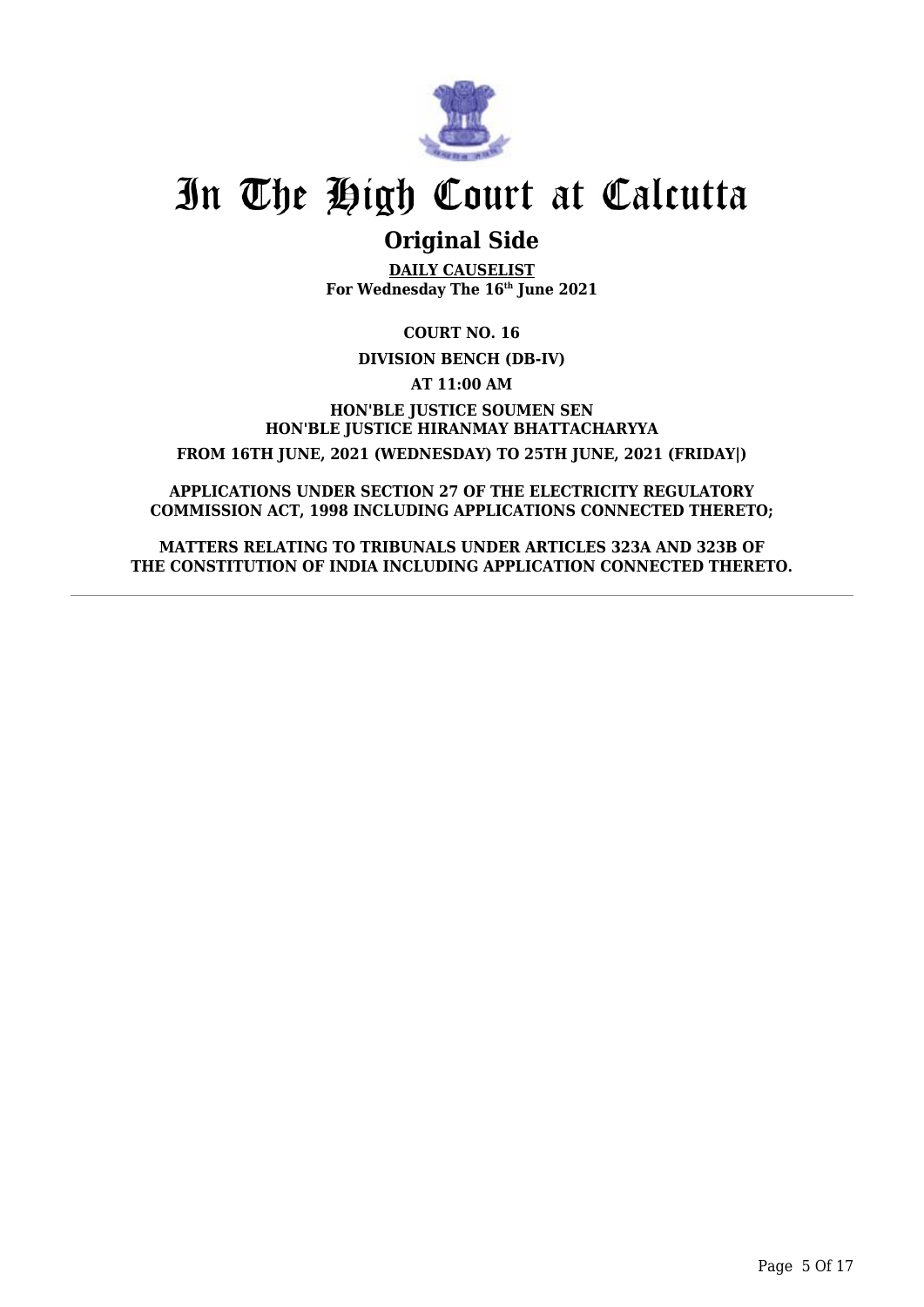

## **Original Side**

**DAILY CAUSELIST For Wednesday The 16th June 2021**

**COURT NO. 11**

### **DIVISION BENCH (DB-V)**

**AT 02:00 PM**

**HON'BLE JUSTICE SUBRATA TALUKDAR HON'BLE JUSTICE SAUGATA BHATTACHARYYA FROM 16TH JUNE, 2021 (WEDNESDAY) TO 25TH JUNE, 2021 (FRIDAY)**

**ALL INTRA-COURT APPEALS ARISING OUT OF WRIT MATTERS FILED UNDER ARTICLE 226 OF THE CONSTITUTION OF INDIA.**

### **NEW APPLICATIONS**

1 APO/56/2021 WITH WPO/110/2017 REKHA BHAKAT VS

THE STATE OF WEST BENGAL AND ORS

SYED SHAMSUL AREFIN

IA NO: GA/1/2021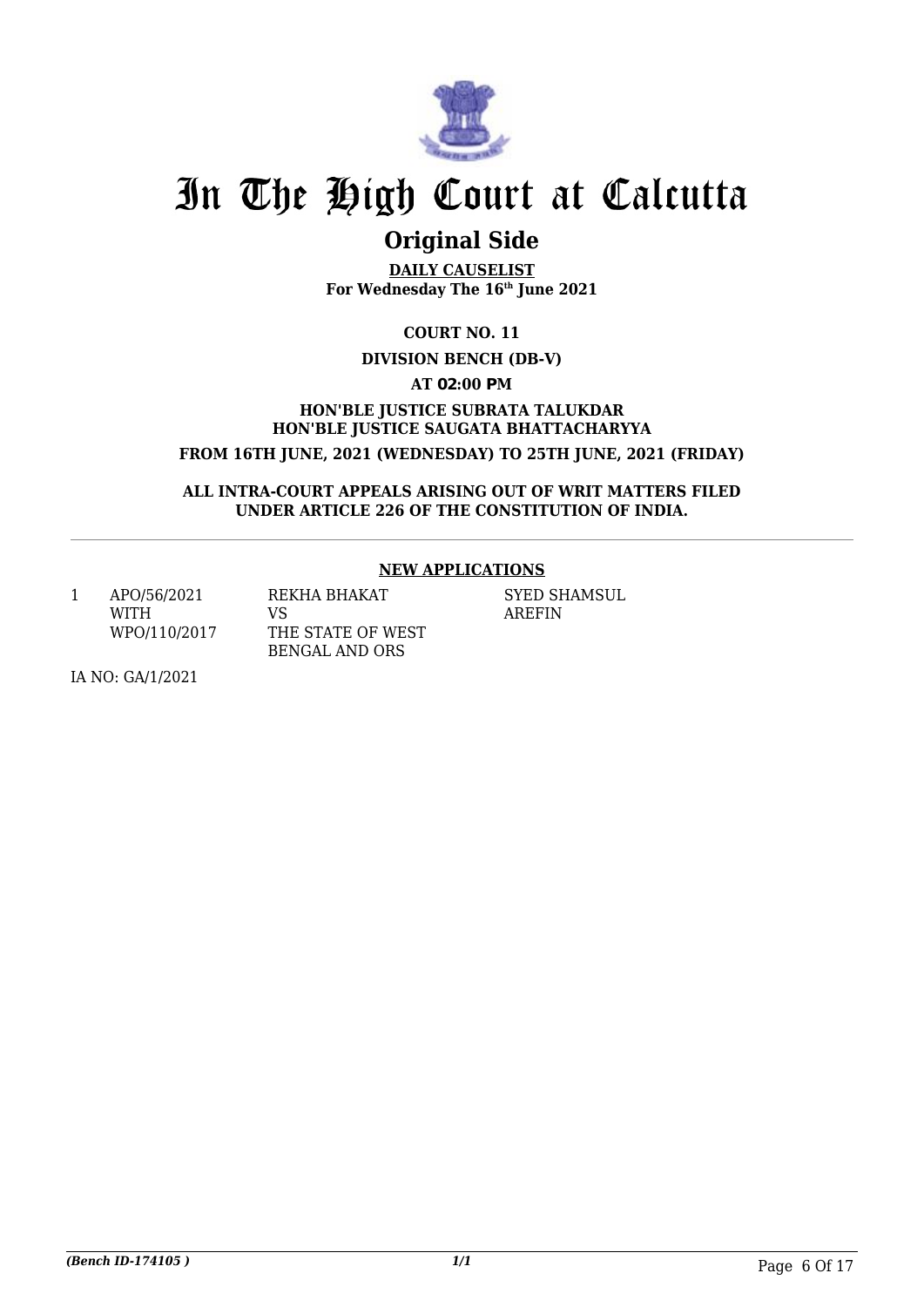

## **Original Side**

**DAILY CAUSELIST For Wednesday The 16th June 2021**

**COURT NO. 30**

**DIVISION BENCH (DB-VI)**

**AT 11:00 AM**

**HON'BLE JUSTICE TAPABRATA CHAKRABORTY HON'BLE JUSTICE MD. NIZAMUDDIN FROM 16TH JUNE, 2021 (WEDNESDAY) TO 25TH JUNE, 2021 (FRIDAY)**

**HABEAS CORPUS**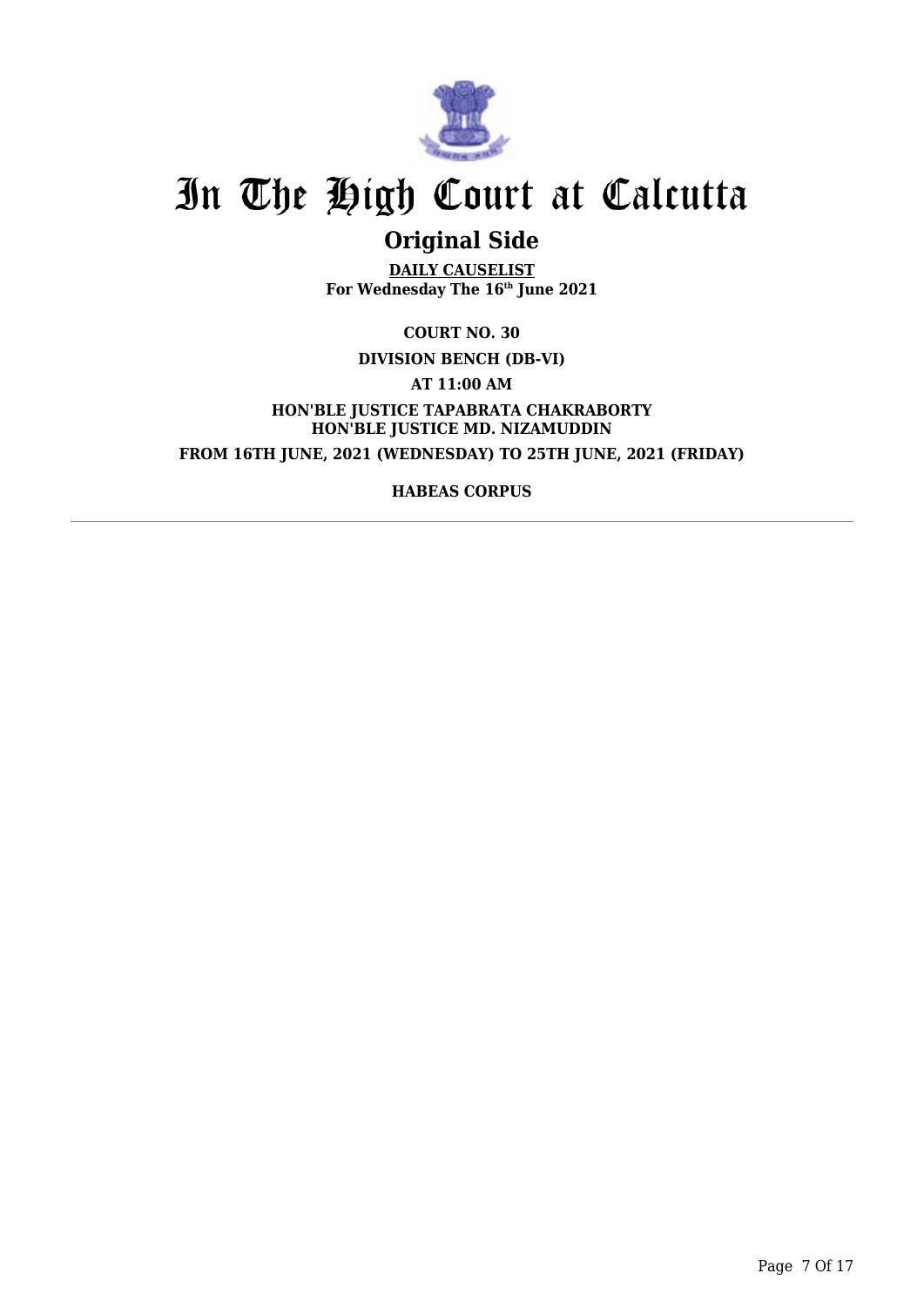

## **Original Side**

**DAILY CAUSELIST For Wednesday The 16th June 2021**

### **COURT NO. 8 SINGLE BENCH (SB-II ) AT 11:00 AM HON'BLE JUSTICE DEBANGSU BASAK**

### **FROM 16TH JUNE. 2021 (WEDNESDAY) TO 25TH JUNE, 2021 (FRIDAY)**

**MATTERS (MOTION & HEARING) UNDER ARTICLE 226 OF THE CONSTITUTION RELATING TO RESIDUARY UNDER GROUP IX INCLUDING APPLICATIONS CONNECTED THERETO.**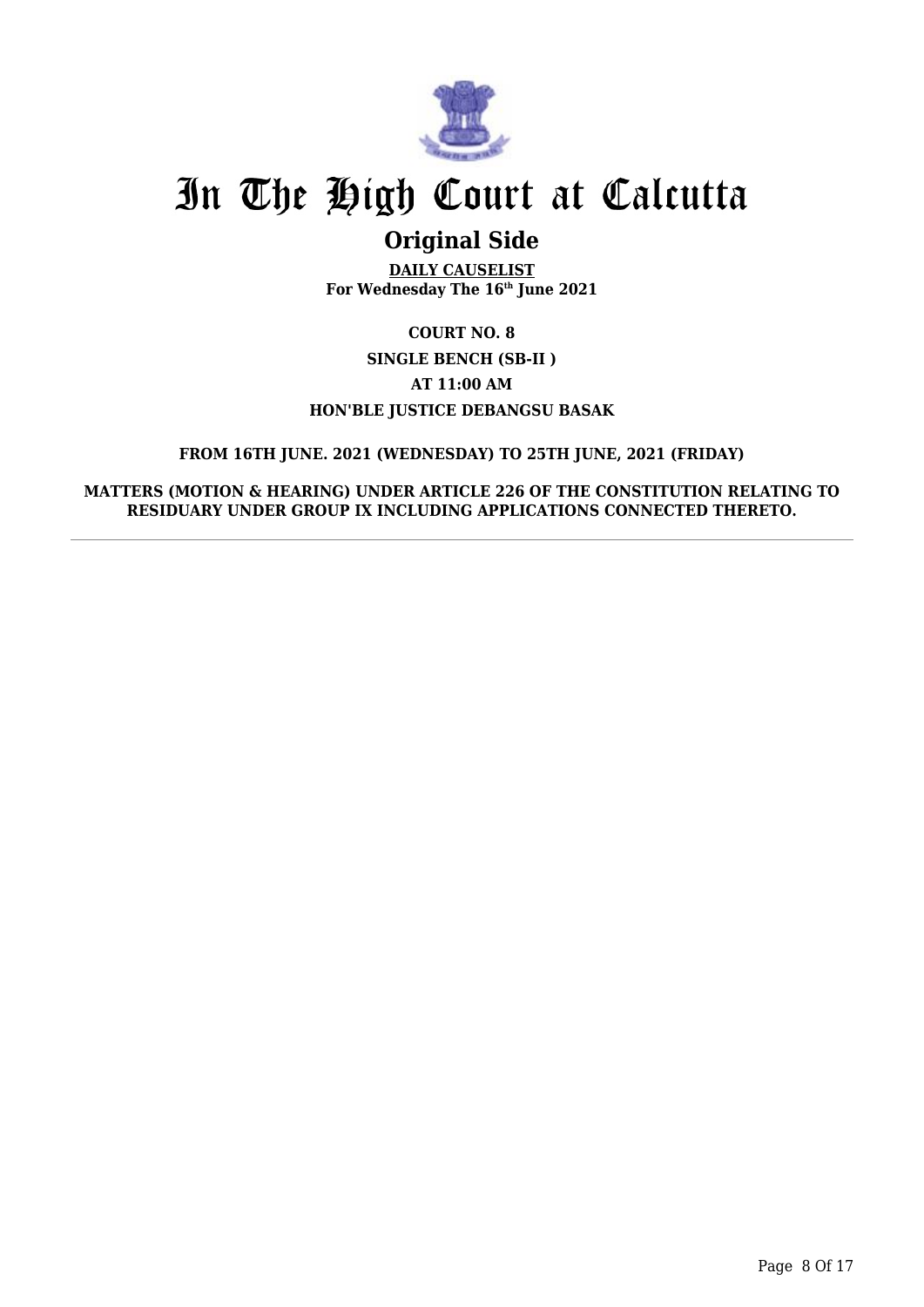

## **Original Side**

**DAILY CAUSELIST For Wednesday The 16th June 2021**

**COURT NO. 13 SINGLE BENCH (SB-III) AT 11:00 AM HON'BLE JUSTICE RAJASEKHAR MANTHA**

### **FROM 16TH JUNE. 2021 (WEDNESDAY) TO 25TH JUNE, 2021 (FRIDAY)**

**MATTERS (MOTION & HEARING) UNDER ARTICLE 226 OF THE CONSTITUTION RELATING TO RESIDUARY UNDER GROUP IX INCLUDING APPLICATIONS CONNECTED THERETO.**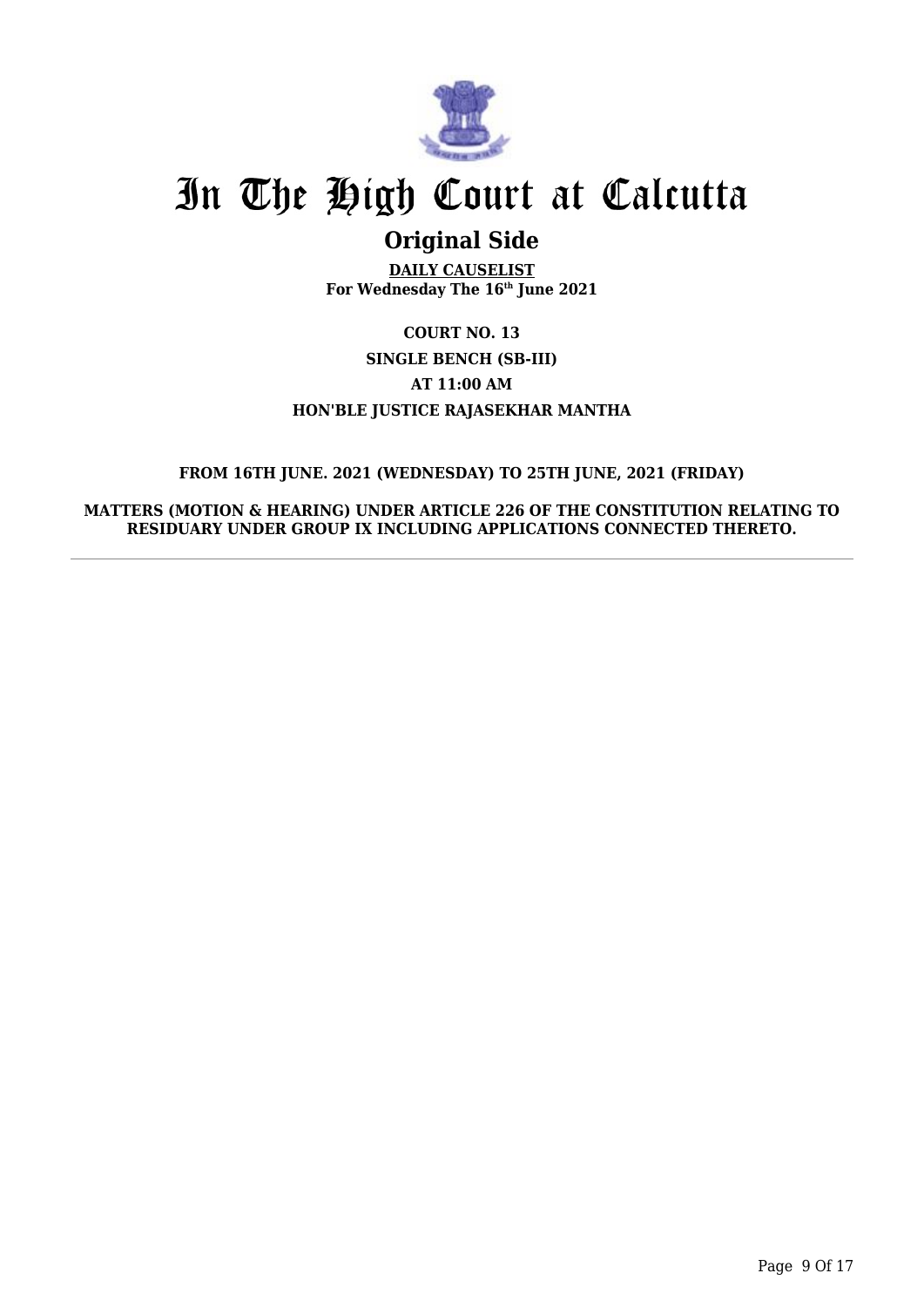

## **Original Side**

**DAILY CAUSELIST For Wednesday The 16th June 2021**

### **COURT NO. 36**

### **SINGLE BENCH (SB-V (COMMERCIAL DIVISION))**

### **AT 11:00 AM**

### **HON'BLE JUSTICE MOUSHUMI BHATTACHARYA**

### **FROM 16TH JUNE, 2021 (WEDNESDAY) TO 25TH JUNE, 2021 (FRIDAY)**

#### **WILL HEAR ALL INTERLOCUTORY APPLICATIONS RELATING TO COMMERCIAL DISPUTES AND MATTERS PERTAINING TO ARBITRATION AND CONCILIATION ACT, 1996 (EXCLUDING MATTERS RELATING TO SECTION 11 OF THE ACT) AND APPLICATIONS CONNECTED THERETO.**

#### **WILL HEAR ALL SUITS PERTAINING TO COMMERCIAL DISPUTES AND MATTERS PERTAINING TO SECTION 34 OF ARBITRATION AND CONCILIATION ACT, 1996 INCLUDING APPLICATIONS CONNECTED THERETO.**

#### **TO BE MENTIONED (UNDER COMMECIAL DIVISION)**

| AP/33/2021 | LINDSAY INTERNATIONAL<br>PRIVATE LIMITED | S KAKRANIA AND CO |
|------------|------------------------------------------|-------------------|
|            | VS<br>IFGL REFRACTORIES LTD              |                   |

#### IA NO: GA/1/2021

#### **NEW MOTION (UNDER COMMERCIAL DIVISION)**

| IA NO. GA/1/2021 | EASTERN HOUSING UDYOG | ANURAG BAGARIA |
|------------------|-----------------------|----------------|
|                  | FINANCE COMPANY       | ANURAG BAGARIA |
|                  | LIMITED               |                |
| In CS/104/2021   | Vs                    |                |
|                  | ARCUTTIPORE TEA       |                |
|                  | COMPANY LIMITED       |                |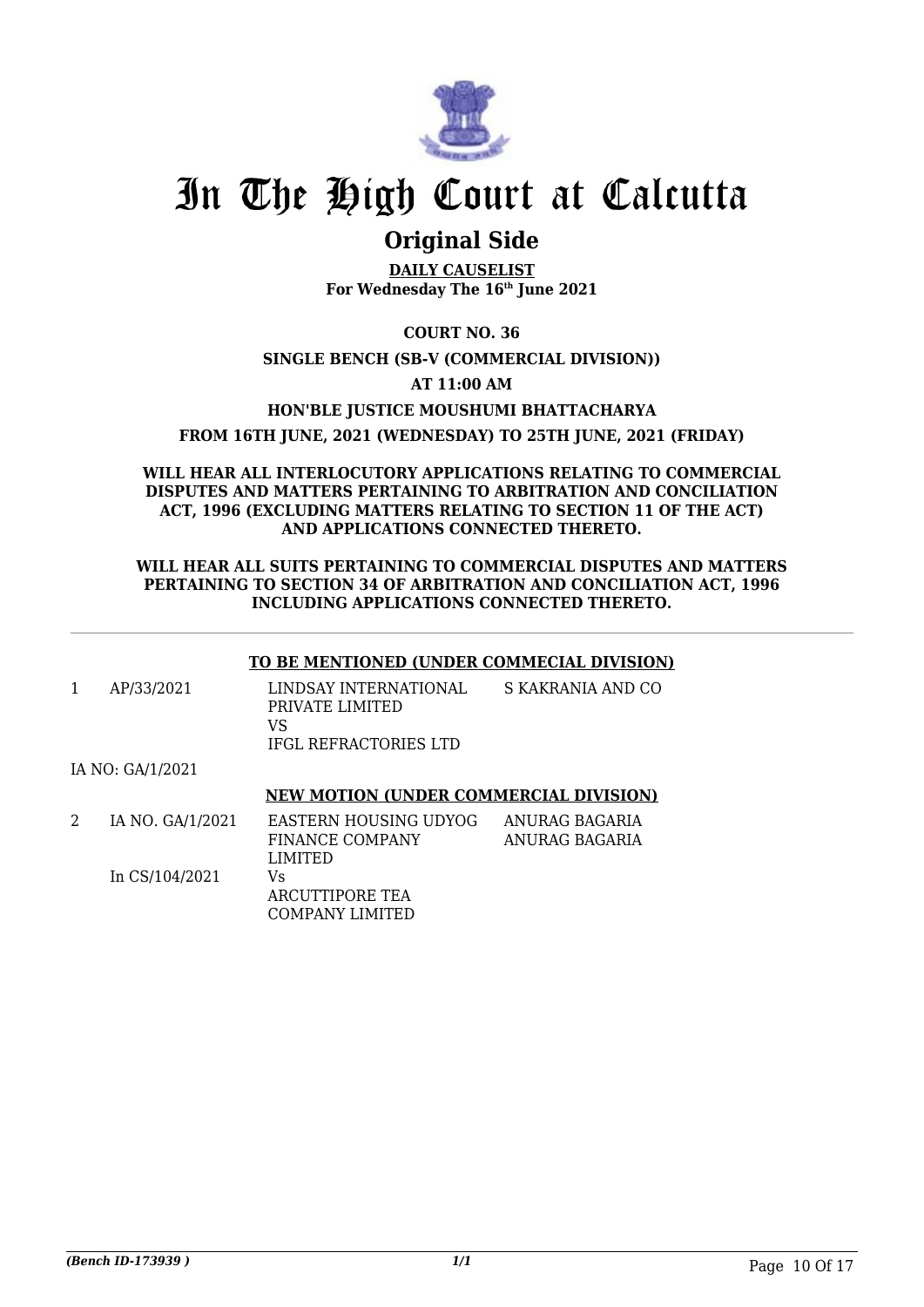

## **Original Side**

**DAILY CAUSELIST For Wednesday The 16th June 2021**

**COURT NO. 39**

**SINGLE BENCH (SB-V)**

**AT 11:00 AM**

**HON'BLE JUSTICE MOUSHUMI BHATTACHARYA**

**FROM 16TH JUNE, 2021 (WEDNESDAY) TO 25TH JUNE, 2021 (FRIDAY)**

**AFTER COMPLETION OF COMMERCIAL DIVISION MATTERS, WILL TAKE UP INTERLOCUTORY MATTERS AND INTELLECTUAL PROPERTY RIGHTS MATTERS.**

**MATTERS RELATING TO COMPANIES ACT INCLUDING SUITS AGAINST COMPANIES (IN LIQUIDATION), ADMIRALTY AND CONTEMPT MATTERS RELATING TO COMPANY LAW BOARD AND MISFEASANCE;**

**INSOLVENCY MATTERS;**

**MATTERS UNDER ARBITRATION ACT, 1940 AND ARBITRATION AND CONCILIATION ACT, 1996 (EXCLUDING MATTERS PERTAINING TO SECTION 11 OF THE ACT) INCLUDING APPLICATIONS CONNECTED THERETO.**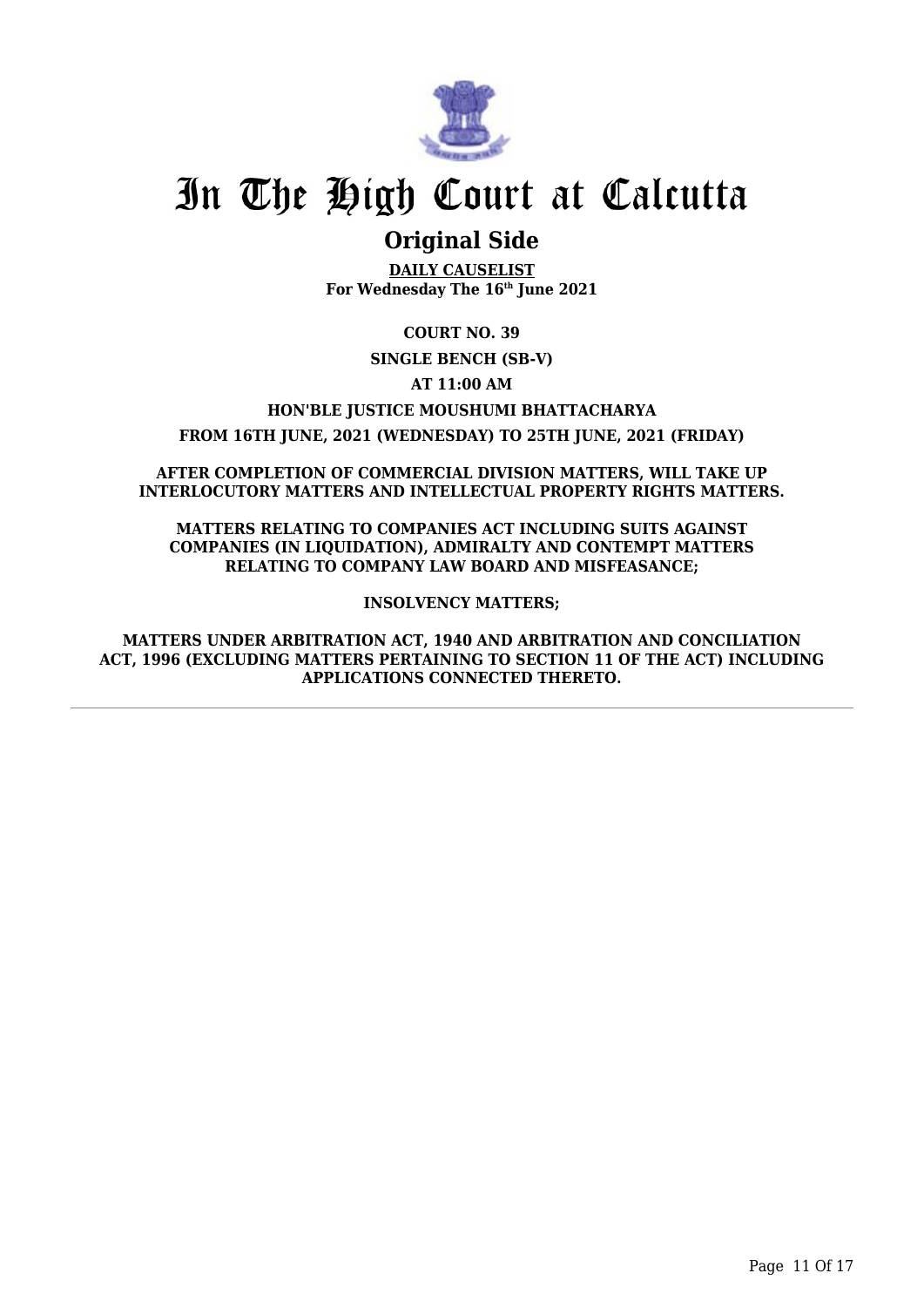

### **Original Side**

**DAILY CAUSELIST For Wednesday The 16th June 2021**

**COURT NO. 26**

**SINGLE BENCH (SB-VI)**

**AT 11:00 AM**

**HON'BLE JUSTICE SHEKHAR B. SARAF**

 **FROM 16TH JUNE, 2021(WEDNESDAY) TO 25TH JUNE, 2021(FRIDAY) -**

**ALL PENDING ORIGINAL SIDE MATTERS RELATED TO -**

**1. BIFR, 2. ADMIRALTY SUITS, 3. APPEAL UNDER THE STATE FINANCIAL CORPORATIONS ACT ,4. APPEAL UNDER SECTION 151 OF CR.P.C., 5. AIRB MATTERS, 6. MATRIMONIAL SUITS, 7. APPLICATIONS UNDER THE GUARDIANS AND WARDS ACT, 8. APPLICATION UNDER THE CENTRAL EXCISES AND SALT ACT, \*ANY OTHER MATTER ASSIGNED BY THE HON'BLE THE CHIEF JUSTICE(ACTING)**

#### **ORIGINAL SIDE MATTERS WILL BE TAKEN UP AFTER COMPLETION OF APPELLATE SIDE MATTERS.**

|              | <b>ADMIRALTY SUITS</b>             |                                                                                           |                                   |              |  |  |
|--------------|------------------------------------|-------------------------------------------------------------------------------------------|-----------------------------------|--------------|--|--|
| $\mathbf{1}$ | AS/15/1984                         | ANIL KR. SEN<br><b>VS</b><br>THE OWNER OF VESSEL M.V.CHARISMA -N                          | R.M.KAR                           | FOX & MONDAL |  |  |
|              | IA NO: T/3/2004(Old No:T/201/2004) |                                                                                           |                                   |              |  |  |
|              |                                    |                                                                                           |                                   |              |  |  |
| 2            | AS/6/1985                          | FERNANDO LOPEZ & ORS.<br><b>VS</b><br>O & P INT. IN M.V. VALI PERO                        | ARUN KUMAR BORAL                  |              |  |  |
| 3            | AS/5/1987                          | SUDERSHAN DOORS PVT.LTD. & ANR.<br><b>VS</b><br>AFFINITY SHIPPING (PTE) LTD.              | SRI S.K.LAHIRI                    | N.Y.A        |  |  |
| 4            | AS/1/1988                          | SHANTI KANT JHINGHAN<br><b>VS</b><br><b>INDERS PERTAMA</b>                                | <b>S.C.RAY CHAUDHURI</b><br>& CO. |              |  |  |
| 5            | AS/3/1988                          | SHANTIKANT JHINGHAN<br><b>VS</b><br><b>INDERA PERTAMA</b>                                 | M/S.S.C.RAY<br><b>CHAUDHURY</b>   |              |  |  |
| 6            | AS/6/1989                          | YUGOSLAVIA BASIC ORGA.OF ASS.LABOUR<br><b>VS</b><br>THE INDIAN STEAMSHIP CO. LTD.         | MR. PULIN BEHARI<br><b>DAS</b>    |              |  |  |
| 7            | AS/7/1989                          | ASHIM PROKASH MAJUMDAR<br><b>VS</b><br>M.V.BLUESTAR                                       | S.GHOSH & CO.                     |              |  |  |
| 8            | AS/2/1991                          | TRAMP OIL SCHIFFANTS, UND H.M & CO.K.G.<br>VS.<br>OWNERS & PARTIES INTERESTED IN M.V. T.R | KHAITAN & CO                      |              |  |  |
| 9            | AS/3/1991                          | B.GHOSE & CO.PVT.LTD.<br><b>VS</b><br>EGYPTIAN NARIGATION CO.                             | MITHUA SEN                        |              |  |  |
| 10           | AS/1/1994                          | CHEVAL INTERNATIONAL LTD.<br><b>VS</b><br>OWNERS & PARTIES INT. M.V. "GHEORGHIENI         | DEBASISH KUNDU                    |              |  |  |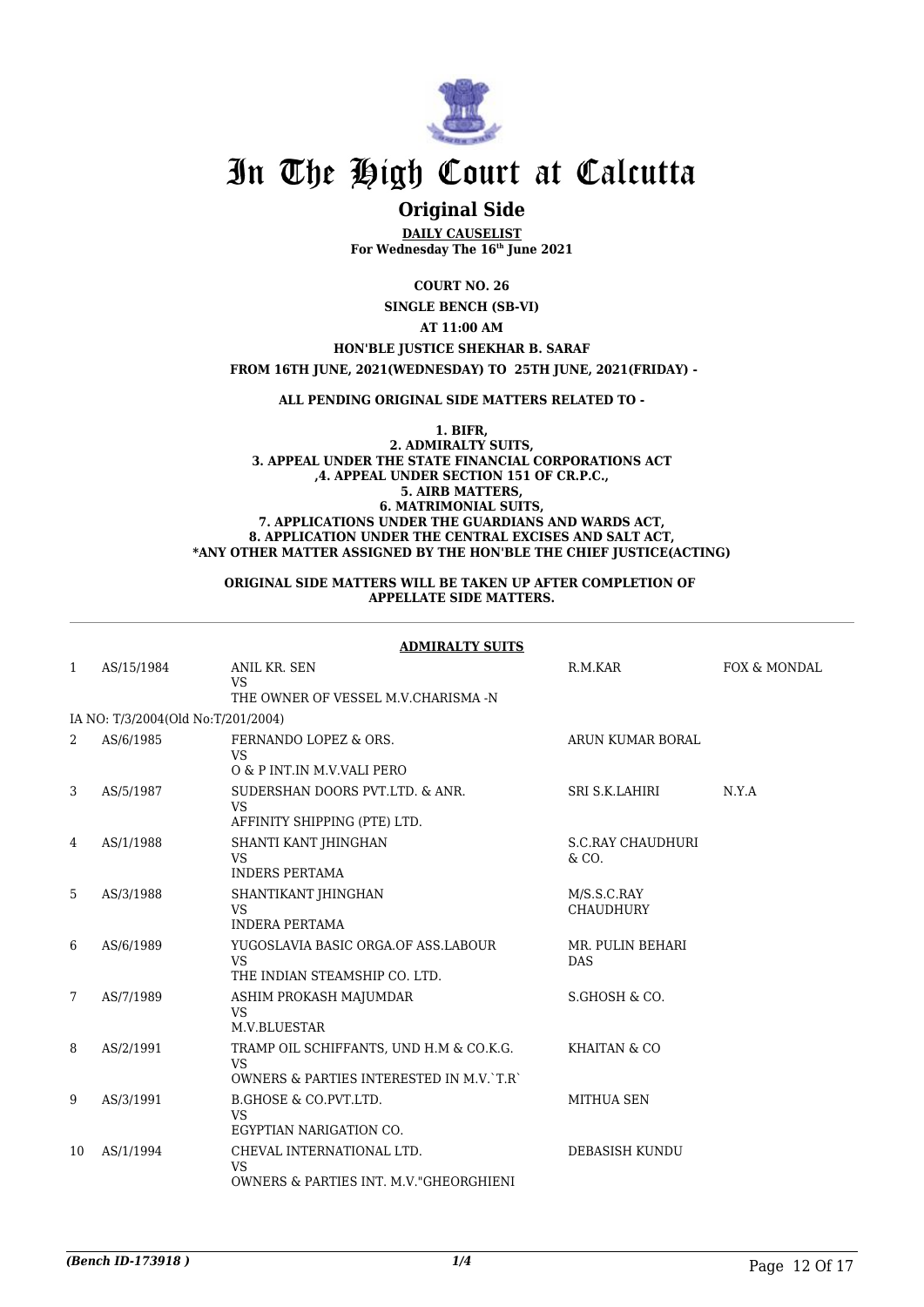| 11 | AS/5/1996                             | M.J.SCRAP (P) LTD.<br>VS                                                                                             | T.BANERJEE & CO.                          |                                |
|----|---------------------------------------|----------------------------------------------------------------------------------------------------------------------|-------------------------------------------|--------------------------------|
| 12 | AS/17/1997                            | <b>OWENERS &amp; PARTIES OF M.V.PANAGIA TINOU</b><br>THE STATE TRADING CORPORATION OF INDIA<br>VS                    | KHAITAN & CO.                             | SANDERSONS &<br><b>MORGANS</b> |
| 13 | AS/19/1997                            | OWNERS & PARTIES IN THE VESSL M.V.BALTIC<br>HINDUSTHAN FERRO & INDUSTRIES LTD.                                       | N.SENGUPTA                                |                                |
|    |                                       | VS<br>OWNER & PARTIES INTERESTED IN THE VESSEL                                                                       |                                           |                                |
| 14 | AS/4/1998                             | M/S UNITED LINER & AGENICES INDIA PVT.LTD<br>VS                                                                      | MUKHERJEE &<br><b>BISWAS</b>              |                                |
|    |                                       | OWN & PART.INTR.IN THE VESSEL"STELLATH"                                                                              |                                           |                                |
|    |                                       | IA NO: GA/1/1998(Old No:GA/3937/1998), GA/2/1998(Old No:GA/662/1998)                                                 |                                           |                                |
| 15 | AS/10/1998                            | NARENDRA KUMAR BHURA<br>VS<br>OWNERS & PARTIES IN VESSEL M.V.ALSALAMAS                                               | R. L. GAGGAR                              |                                |
|    | IA NO: GA/1/1998(Old No:GA/1440/1998) |                                                                                                                      |                                           |                                |
| 16 | AS/7/1999                             | MOHD TARIQUEKHAN<br>VS<br>THEOWNERS&PARTIESINTDINTHEVESSEL.M.V.VIN                                                   | SAKTI KUMAR<br><b>CHATTERJEE</b>          |                                |
|    |                                       | IA NO: GA/1/1999(Old No:GA/1994/1999), GA/2/1999(Old No:GA/1995/1999)                                                |                                           |                                |
| 17 | AS/25/1999                            | G-FUEL PTE LTD.<br>VS                                                                                                | <b>BOSE &amp; MITRA</b>                   |                                |
|    |                                       | OWNS.& PART.INT.IN V.M.T.NEW NANYANG-I                                                                               |                                           |                                |
|    | IA NO: GA/1/1999(Old No:GA/4574/1999) |                                                                                                                      |                                           |                                |
| 18 | AS/3/2000                             | STEPHEN COMMERCE PVT.LTD.<br>VS<br>OWN.& PARTIES INT.IN VESSEL M.V.WISEKING                                          | <b>BOSE &amp; MITRA</b>                   |                                |
|    | No:T/95/2000)                         | IA NO: GA/1/2000(Old No:GA/430/2000), GA/2/2000(Old No:GA/481/2000), GA/3/2000(Old No:GA/501/2000), T/4/2000(Old     |                                           |                                |
| 19 | AS/6/2000                             | RUCHI WORLD WIDE LTD.,<br>VS<br>OWN.& PART.INT.IN VESSEL M.V.ALEX                                                    | KHAITAN & CO., S &<br>М.                  | A.K.JHUNJHUNWALA<br>& CO.      |
|    | IA NO: GA/1/2000(Old No:GA/695/2000)  |                                                                                                                      |                                           |                                |
| 20 | AS/8/2000                             | RUCHI WORLD WIDE LTD.                                                                                                | KHAITAN & CO.                             |                                |
|    |                                       | VS<br>OWNERS & PART.INT.IN VESS.M.V.NAVAL GENT                                                                       |                                           |                                |
|    | IA NO: GA/1/2000(Old No:GA/982/2000)  |                                                                                                                      |                                           |                                |
|    | 21 AS/10/2000                         | DEBLINES LTD.<br>VS<br>OWN.& PART.INT IN.VESSEL M.V.BANANN                                                           | MUKHERJEE &<br><b>BISWAS</b>              | <b>BOSE &amp; MITRA</b>        |
|    |                                       | IA NO: GA/1/2000(Old No:GA/1041/2000), GA/2/2000(Old No:GA/2228/2000), GA/3/2000(Old No:GA/2293/2000), GA/4/2000(Old |                                           |                                |
|    | No:GA/2850/2000)                      |                                                                                                                      |                                           |                                |
|    | 22 AS/11/2000                         | MAYAR (H.K.) LTD.<br>VS                                                                                              | VICTOR MOSES & CO.                        |                                |
|    |                                       | OWN.& PARTIES INT.IN V.M.V.FORTUNE EXP.                                                                              |                                           |                                |
|    | IA NO: T/2/2000(Old No:T/386/2000)    |                                                                                                                      |                                           |                                |
| 23 | AS/3/2001                             | TRAMP OIL MARINS LTD.<br>VS<br>O.P.IN VESSEL M.V. "BRAVE EAGLE"LIMA-II                                               | <b>BOSE &amp; MITRA</b>                   | P. BANERJEE                    |
|    |                                       | IA NO: GA/2/2001(Old No:GA/2096/2001), GA/4/2001(Old No:GA/2834/2001)                                                |                                           |                                |
| 24 | AS/3/2003                             | TRIMEX INTERNATIONAL FZE & ANR.<br>VS                                                                                | <b>BOSE &amp; MITRA</b>                   | SANDERSONS &<br><b>MORGANS</b> |
| 25 | AS/4/2003                             | ANADOLU DENIZ NAKLIYATI<br>GLOSTER JUTE MILLS LTD. 2.00 P.M.                                                         | A.K.AWASTHI                               |                                |
|    |                                       | VS<br>ATLAS LINE (USA) INC                                                                                           |                                           |                                |
|    | IA NO: GA/1/2003(Old No:GA/4554/2003) |                                                                                                                      |                                           |                                |
| 26 | AS/7/2004                             | LMJ INTERNATIONAL LTD.<br>VS                                                                                         | <b>SANDERSONS &amp;</b><br><b>MORGANS</b> |                                |
|    |                                       | O. & P. INTERESTED IN VESSEL M.V.ORMAS<br>IA NO: GA/1/2004(Old No:GA/4129/2004), GA/2/2004(Old No:GA/4130/2004)      |                                           |                                |
|    |                                       |                                                                                                                      |                                           |                                |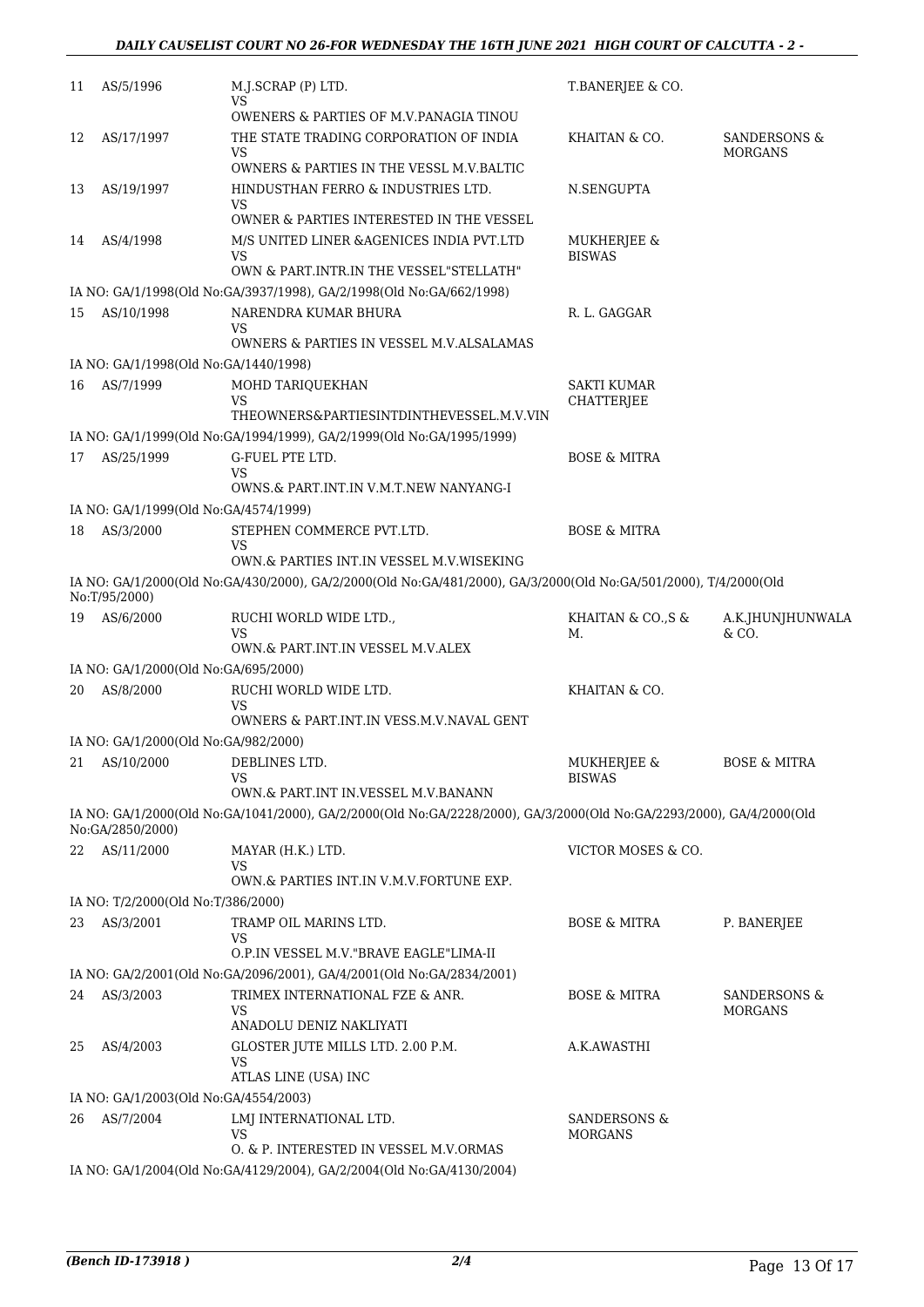| 27 | AS/1/2006                                         | NATURAL RESOURCES PVT LTD.<br>VS                                      | H.K. MITTER                               |              |
|----|---------------------------------------------------|-----------------------------------------------------------------------|-------------------------------------------|--------------|
|    |                                                   | THE OWNERS MV MANILA STAR                                             |                                           |              |
| 28 | IA NO: GA/2/2006(Old No:GA/516/2006)<br>AS/3/2006 | M G FORESTS PTE LTD.                                                  | <b>BOSE &amp; MITRA</b>                   |              |
|    |                                                   | VS                                                                    |                                           |              |
|    |                                                   | M.V. TAXIARCHIS SIERRA                                                |                                           |              |
|    | IA NO: GA/1/2006(Old No:GA/3311/2006)             |                                                                       |                                           |              |
| 29 | AS/5/2006                                         | R.P. LOGISTICS PVT. LTD. & ANR.<br>VS                                 | <b>SANDERSONS &amp;</b><br><b>MORGANS</b> |              |
|    |                                                   | OWNERS & PARTIES M.V. TAXIARCHIS SIERRA                               |                                           |              |
|    |                                                   | IA NO: GA/1/2006(Old No:GA/2063/2006), GA/2/2006(Old No:GA/2158/2006) |                                           |              |
| 30 | AS/7/2006                                         | ABP PRIMAH LTD.                                                       | FOX & MONDAL                              |              |
|    |                                                   | VS<br>O.P. VEST M.V. OE ENTERPRISE                                    |                                           |              |
|    | IA NO: GA/1/2006(Old No:GA/2769/2006)             |                                                                       |                                           |              |
| 31 | AS/10/2006                                        | AGRITRADE INTERNATIONAL PVT. LTD.                                     | M/S. T. BANERJI &                         | DIBANATH DEY |
|    |                                                   | VS                                                                    | CO.                                       |              |
|    |                                                   | THE OWNERS & PARTIES IN VESSEL M. T. BEL                              |                                           |              |
|    |                                                   | IA NO: GA/1/2006(Old No:GA/3153/2006), GA/2/2006(Old No:GA/3774/2006) |                                           |              |
| 32 | AS/11/2006                                        | POL INDIA AGENCIES LTD.<br>VS                                         | <b>BOSE &amp; MITRA</b>                   |              |
|    |                                                   | M. V. DURUMATA                                                        |                                           |              |
|    | IA NO: GA/1/2006(Old No:GA/3161/2006)             |                                                                       |                                           |              |
| 33 | AS/15/2006                                        | BRIDGE OIL LTD.                                                       | <b>BOSE &amp; MITRA</b>                   |              |
|    |                                                   | VS<br>THE OWNERS & PART.INT.VES.M.V.BLUE STAR                         |                                           |              |
|    | IA NO: GA/1/2006(Old No:GA/3912/2006)             |                                                                       |                                           |              |
| 34 | AS/4/2007                                         | HOOGHLY NADI JALPATH PARIBAHAN SAMITY LTD. K. H. DASAN                |                                           |              |
|    |                                                   | & ANR.                                                                |                                           |              |
|    |                                                   | VS<br>THE OWNERS & PARTIES INT. IN M.V.                               |                                           |              |
|    |                                                   | TAXIARCHIESSIERRA, LIMASOL                                            |                                           |              |
|    | IA NO: GA/7/2009(Old No:GA/633/2009)              |                                                                       |                                           |              |
| 35 | AS/8/2008                                         | FARLIN TIMBER PTE. LIMITED                                            | SINHA & CO.                               |              |
|    |                                                   | VS<br>THE OWNERS & PARTIES INTSTD. IN THE VESSEL<br>M.V. CAI LAN 4 OR |                                           |              |
|    | IA NO: GA/1/2008(Old No:GA/3304/2008)             |                                                                       |                                           |              |
| 36 | AS/5/2009                                         | <b>BUNKERS INTERNATIONAL</b>                                          | <b>KUNAL SARKAR</b>                       |              |
|    |                                                   | VS                                                                    |                                           |              |
|    |                                                   | OWNER & PARTIES INTERESTED IN THE VESSEL<br>M.V. TWAR                 |                                           |              |
|    | IA NO: GA/2/2009(Old No:GA/842/2009)              |                                                                       |                                           |              |
| 37 | AS/7/2009                                         | <b>BUNKERS INTERNATIONAL</b>                                          | KUNAL SARKAR                              |              |
|    |                                                   | VS                                                                    |                                           |              |
|    |                                                   | OWNERS & PARTIES INTERESTED IN THE VESSEL<br>M.V. WINDSOR RUBY        |                                           |              |
|    | IA NO: GA/2/2009(Old No:GA/1290/2009)             |                                                                       |                                           |              |
| 38 | AS/10/2009                                        | OGI OCEANGATE TRANSPORTATION CO. LTD.                                 | <b>BOSE &amp; MITRA</b>                   |              |
|    |                                                   | <b>VS</b><br>THE OWNERS & PARTIES INT. IN THE VESSEL M.               |                                           |              |
|    |                                                   | V. IKAL                                                               |                                           |              |
|    |                                                   | IA NO: GA/1/2009(Old No:GA/1374/2009), GA/2/2009(Old No:GA/1475/2009) |                                           |              |
| 39 | AS/15/2009                                        | GMS MARINE COMPANY LTD.                                               | MEHARIA &                                 |              |
|    |                                                   | VS<br>THE OWNERS. & INT. IN THE VESSEL M.V.                           | <b>COMPANY</b>                            |              |
|    |                                                   | VINASHIN SKY                                                          |                                           |              |
|    | IA NO: GA/7/2010(Old No:GA/3317/2010)             |                                                                       |                                           |              |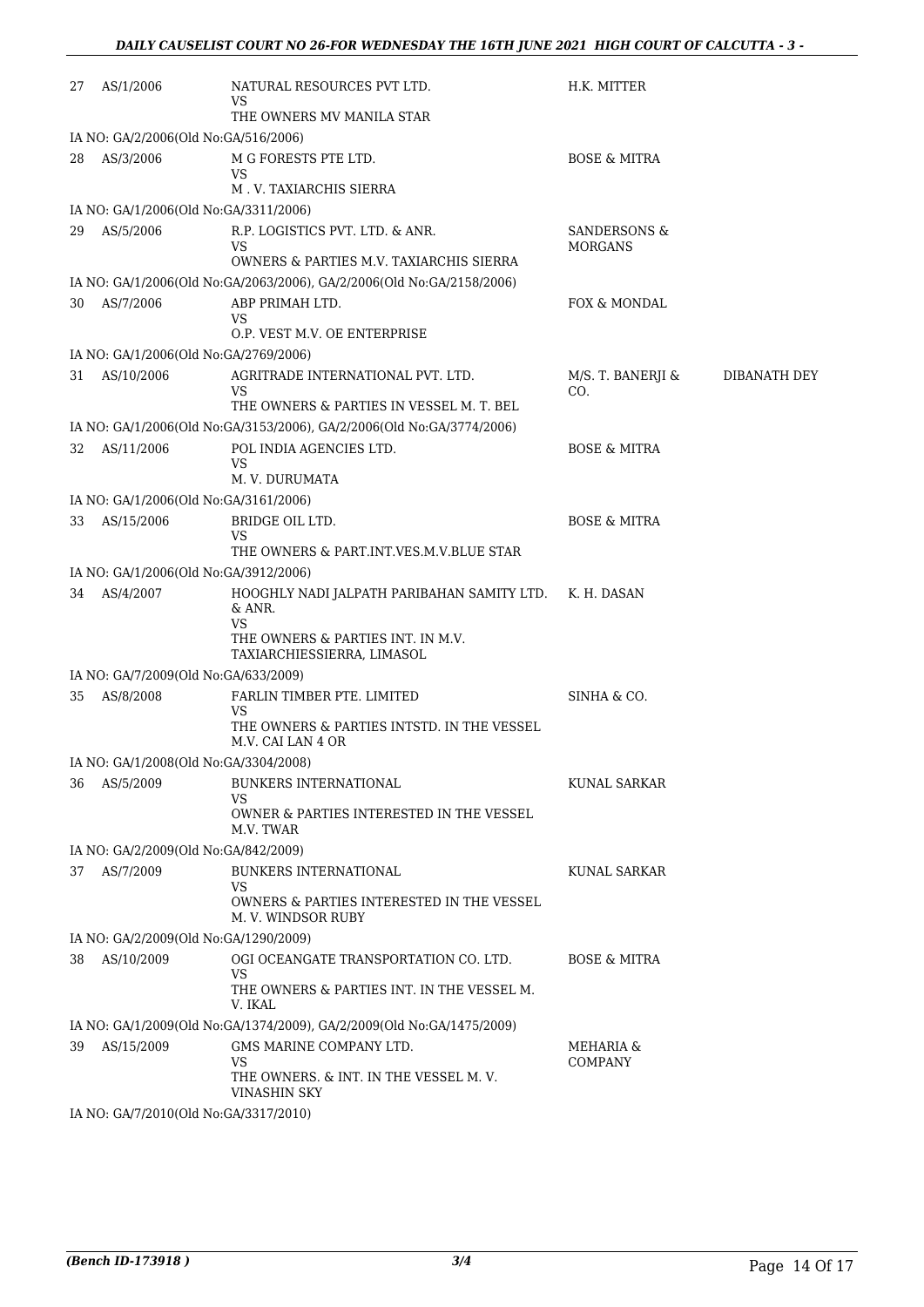| 40 | AS/6/2010                             | RAY METAL ASIA PTE. LTD.<br>VS                                                 | <b>BOSE &amp; MITRA</b>        |                                          |
|----|---------------------------------------|--------------------------------------------------------------------------------|--------------------------------|------------------------------------------|
|    |                                       | THE OWNERS & PARTIES INT. IN THE VESSEL<br>M.V.VANNICE                         |                                |                                          |
|    | IA NO: GA/5/2012(Old No:GA/855/2012)  |                                                                                |                                |                                          |
| 41 | AS/2/2011                             | JUBUILEE SHIPPING & LOGISTICS LIMITED<br>VS                                    | VICTOR MOSES & CO.             |                                          |
|    |                                       | OWNERS & PARTIES INT. IN THE VESSEL M.V.<br><b>WEST SCENT</b>                  |                                |                                          |
| 42 | AS/15/2014                            | KARAM CHAND THAPAR & BROS (COAL SALES)<br><b>LTD</b><br><b>VS</b>              | ANURAG BAGARIA                 |                                          |
|    |                                       | THE O & P INTERESTED IN THE VESSEL M.V.<br>FENGLI 1                            |                                |                                          |
| 43 | AS/4/2015                             | TAPAN CHANDRA PAUL<br>VS.                                                      | TANAY SARAF                    |                                          |
|    |                                       | THE O& P INT. IN THE VESSEL MV SEA GRACE &<br>ORS.                             |                                |                                          |
|    | IA NO: GA/1/2015(Old No:GA/1731/2015) |                                                                                |                                |                                          |
| 44 | AS/2/2019                             | <b>GP GLOBAL WOS LTD</b><br>VS                                                 | <b>VICTOR MOSES AND</b><br>CO. |                                          |
|    |                                       | THE O/P INT. IN THE VESSEL M.V.MBC ROSE IMO<br>9497000                         |                                |                                          |
|    | IA NO: GA/1/2019                      |                                                                                |                                |                                          |
|    |                                       | <b>FOR HEARING (OLD MATTER)</b>                                                |                                |                                          |
| 45 | ASFC/3008/1987                        | INDUSTRIAL FINANCE CORP. OF INDIA<br>VS                                        | SINHA & CO.                    | FOX & MONDAL                             |
|    |                                       | (N) BIHAR PULP & PAPERS MILLS LTD.                                             |                                |                                          |
| 46 | ASFC/3398/1988                        | INDUSTRIAL RECONSTRUCTION BANK OF INDIA<br><b>VS</b>                           | S.MUKHERJEE                    |                                          |
|    |                                       | REPUBLIC ENGINEERING CORPORATION                                               |                                |                                          |
|    |                                       | <b>APPLICATION</b>                                                             |                                |                                          |
| 47 | SALT/14/1993<br><b>SALT ACT</b>       | BERLIA EXIM PVT. LTD<br>VS.                                                    | MR. VINAY MISHRA               |                                          |
|    |                                       | MR. ADESH KUMAR                                                                |                                |                                          |
| 48 | ACRP/1/1997<br>APPEAL UNDER           | MADUMALA CHOKRABARTY<br>VS                                                     | P.JOARDAR                      | T.SINGH                                  |
|    | <b>SECTION 151 OF</b><br>C.R.P.C.     | STATE OF WEST BENGAL                                                           |                                |                                          |
| 49 | ACRP/1/2002<br>APPEAL UNDER           | JEEWAN LAL (1929) LTD.<br>VS                                                   | S. JALAN & CO.                 | <b>SHROFF &amp;</b><br><b>ASSOCIATES</b> |
|    | <b>SECTION 151 OF</b><br>C.R.P.C      | SYNDICATE BANK                                                                 |                                |                                          |
| 50 | AIRB/1/2003<br><b>AIRB MATTERS</b>    | INDUSTRIAL INVESTMENT BANK OF INDIA LTD.<br>VS<br>RBL LTD @ ROYROLLE BURN LTD. | M/S. FOX & MONDAL              |                                          |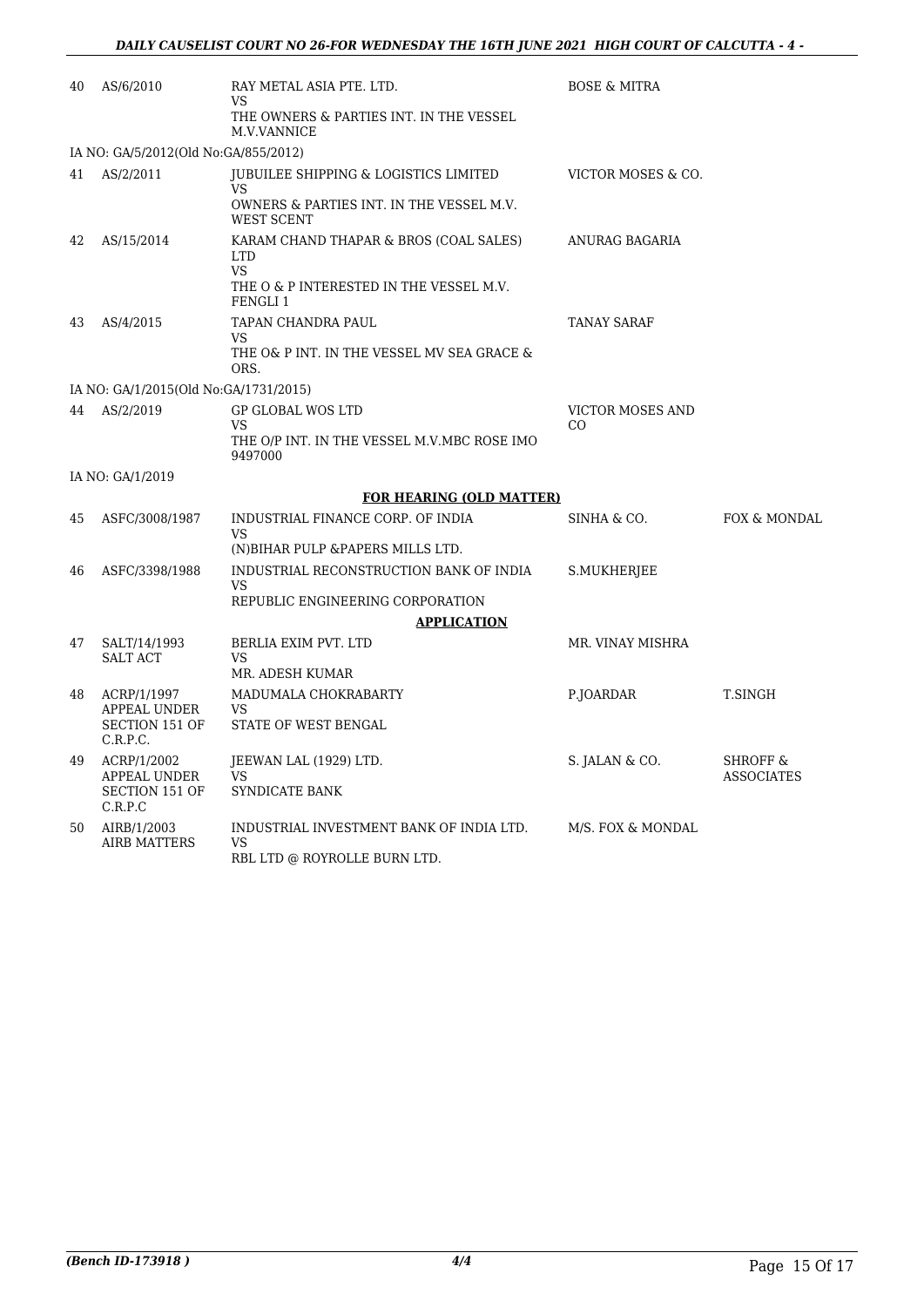

## **Original Side**

**DAILY CAUSELIST For Wednesday The 16th June 2021**

**COURT NO. 15 SINGLE BENCH (SB-VII) AT 11:00 AM HON'BLE JUSTICE RAJARSHI BHARADWAJ FROM 16TH JUNE, 2021 (WEDNESDAY) TO 25TH JUNE, 2021 (FRIDAY)**

**MATTERS (MOTION AND HEARING) RELATED TO WRIT (GROUP-I TO GROUP-V).**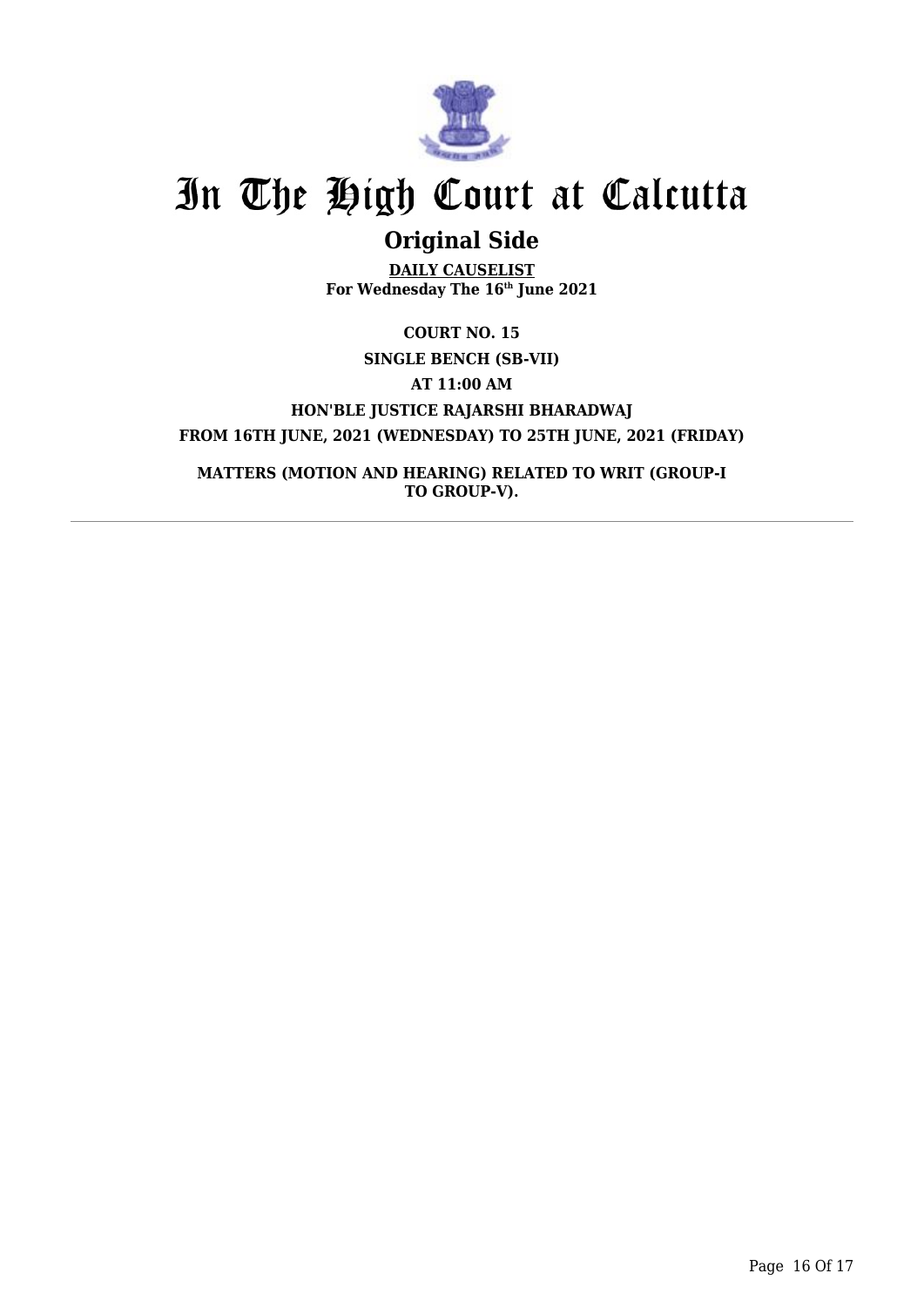

## **Original Side**

**DAILY CAUSELIST For Wednesday The 16th June 2021**

**COURT NO. 19 SINGLE BENCH (SB-VIII) AT 11:00 AM HON'BLE JUSTICE SHAMPA SARKAR**

### **FROM 16TH JUNE. 2021 (WEDNESDAY) TO 25TH JUNE, 2021 (FRIDAY)**

**MATTERS (MOTION & HEARING) RELATED TO WRIT (GROUP - VI TO GROUP - VIII);**

**ALL SINGLE BENCH MATTERS FROM 'WARNING LIST' EXCLUDING CLAIM CASES AND RESIDUARY MATTERS (GROUP IX) OF WRIT.**